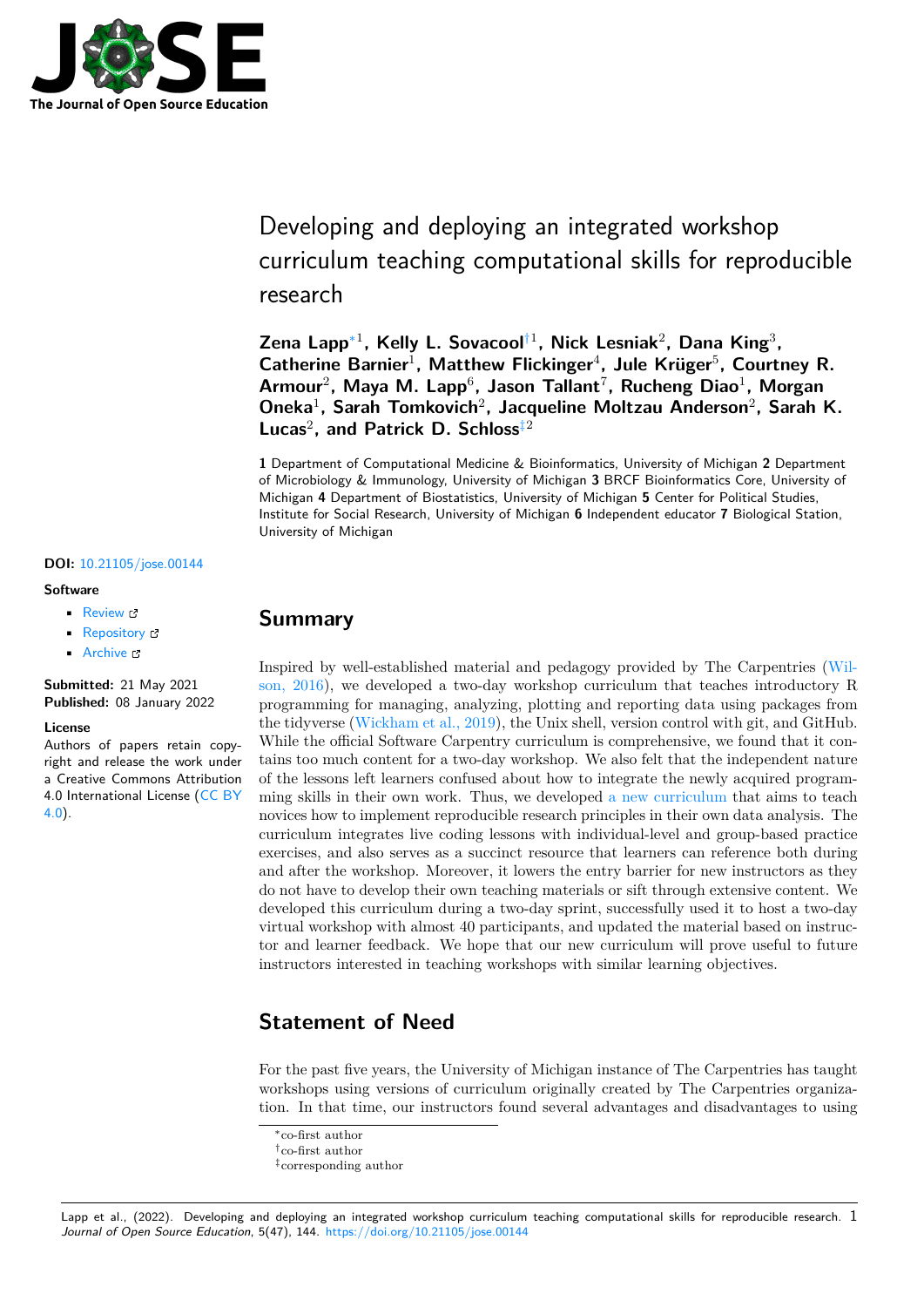

the original Software Carpentry curriculum. Some of the advantages were that any programming language lesson (e.g., R or Python) could be paired with lessons on the Unix shell and version control, lessons had been refined by many contributors over the years and taught at workshops around the world, and the instructional design demonstrated good pedagogy for teaching novice data science practitioners. However, The Carpentries materials have evolved from lesson plans to reference materials, and thus there was too much content for the time available during a two-day workshop. As a result, workshops taught with this material were inconsistent depending on who was teaching, and new instructors faced an overwhelming amount of work to prepare for their first workshop. Furthermore, the modular nature of the curriculum meant that each lesson was independent from the others, so it was not apparent to learners how all of the skills could be integrated for the purpose of a reproducible research project.

Given these constraints, we sought to create a new curriculum that would allow us to teach computational skills in an integrated manner, demonstrate the reproducible research workflows we use in our own work, deliver an appropriate and consistent amount of content, and reduce the burden for new instructors to get involved, all while maintaining the same inclusive pedagogy that has been refined by The Carpentries organization.

## **Collaborative Curriculum Development**

We drew on the expertise of The Carpentries community at the University of Michigan to develop a custom curriculum that would meet our goals (Figure 1). To start, we organized a two-day sprint, where members of our community worked collaboratively to create an initial draft of the content. During the sprint, we met virtually to discuss our goals, then broke up into teams to work on individual lessons before coming back together to review our progress. We hosted the curriculum in a public GitHub repository (https: //github.com/umcarpentries/intro-curriculum-r) to facilitate collaborative work and peer review using issues, branches, and pull requests. Under this model, a team member created or edited content in a new branch to resolve an issue, then created a pull request and asked for review from another team member, who finally merged the changes into the [default](https://github.com/umcarpentries/intro-curriculum-r) [branch. GitHub pages automatically uses the defa](https://github.com/umcarpentries/intro-curriculum-r)ult branch to build a website that allows us to host the polished curriculum (https://umcarpentries.org/intro-curriculum-r/). Our collaborative model ensured that at least two pairs of eyes viewed any changes before they could be included in the curriculum. This strategy helped us reduce mistakes and create better quality content.



**Figure 1:** The curriculum development framework. Created with BioRender.com.

Following the sprint, contributors finalized edits and continued to review each others' pull

Lapp et al., (2022). Developing and deploying an integrated workshop curriculum teaching computational skills for reproducible research. 2*Journal of Open Source Education*, 5(47), 144. https://doi.org/10.21105/jose.00144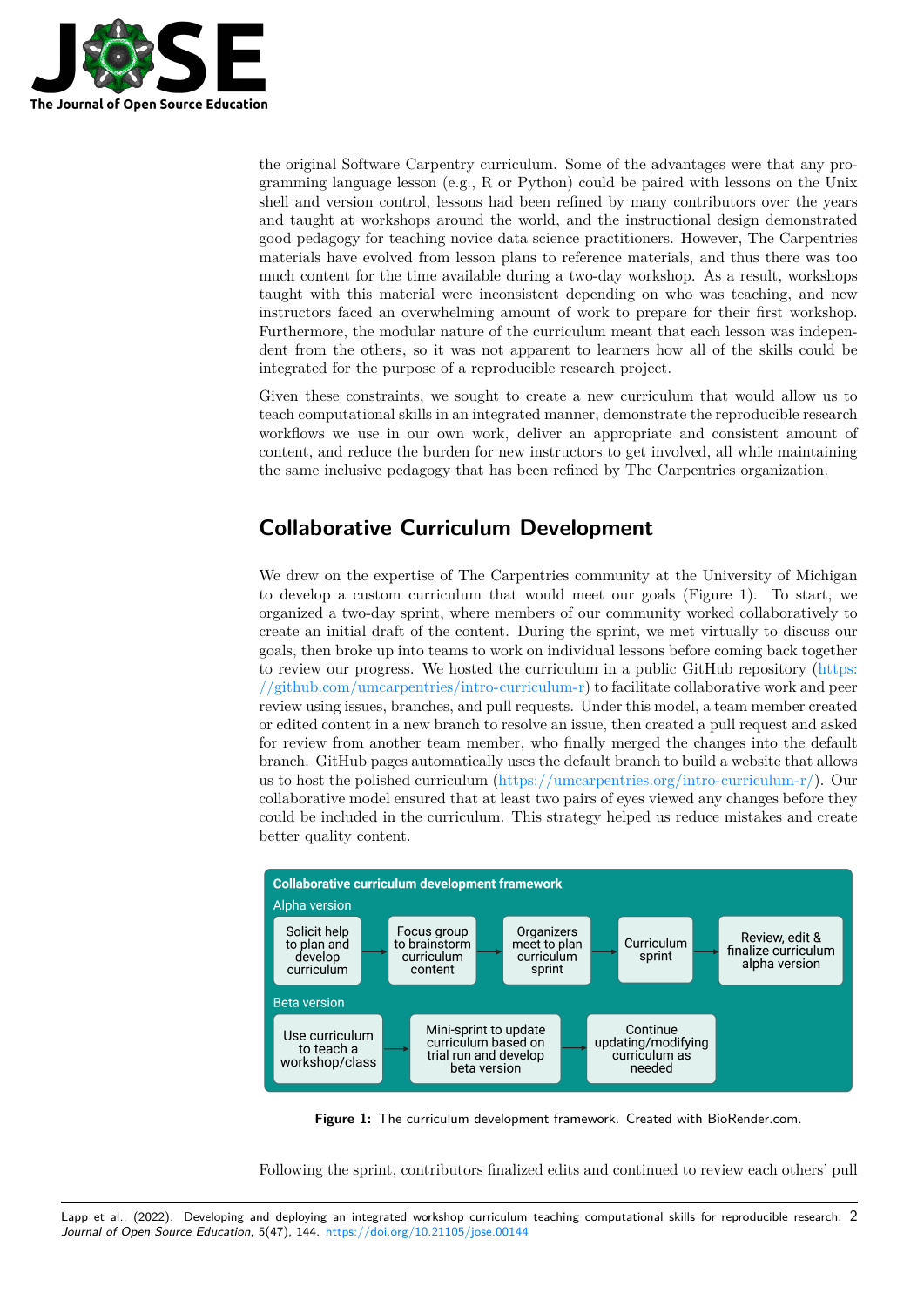

requests to complete the alpha version of our curriculum. Next, we hosted a workshop for instructors to pilot the curriculum. We collected feedback from the learners and instructors at the end of the pilot workshop and then held a smaller half-day sprint to revise the curriculum based on the feedback. Currently, our community members are continuously able to create issues, make edits, and review pull requests to keep refining the curriculum for future use. We are planning more workshops with new instructors who were not involved in the original curriculum development to gather their feedback.

## **Curriculum**

Our curriculum is tailored to people with no prior coding experience who want to learn how to use R programming for data analysis, visualization and the reporting of results (Figure 2). Not only do we aim to teach our learners the basics of performing empirical data analysis, we also seek to provide a rigorous framework for adhering to reproducible research principles that enable researchers to easily share their empirical work with others.



**Figure 2:** Curriculum overview. Created with BioRender.com.

### **Learning Objectives**

The key learning objectives for our curriculum are:

- 1. Create clear and informative data visualizations in R, starting with messy data.
- 2. Perform version control using the Unix shell and git.
- 3. Create reproducible reports using R Markdown.
- 4. Share code with others on GitHub.

We believe these skills provide learners with a solid foundation from which they can teach themselves any additional coding skills for future use.

### **Course Content**

Our curriculum consists of nine modules that cover software setup, data analysis and visualization in R, version control, sharing code, and writing reproducible reports (see below for more details). The R programming lessons take a "tidyverse first" approach (Robinson, 2017) to effectively and efficiently teach learners powerful tools for plotting and data analysis. We also set an overall goal for the workshop to make the content substantively interesting and relatable to a wide audience regardless of their original academic discipline or professional practice. Specifically, we task our learners with producing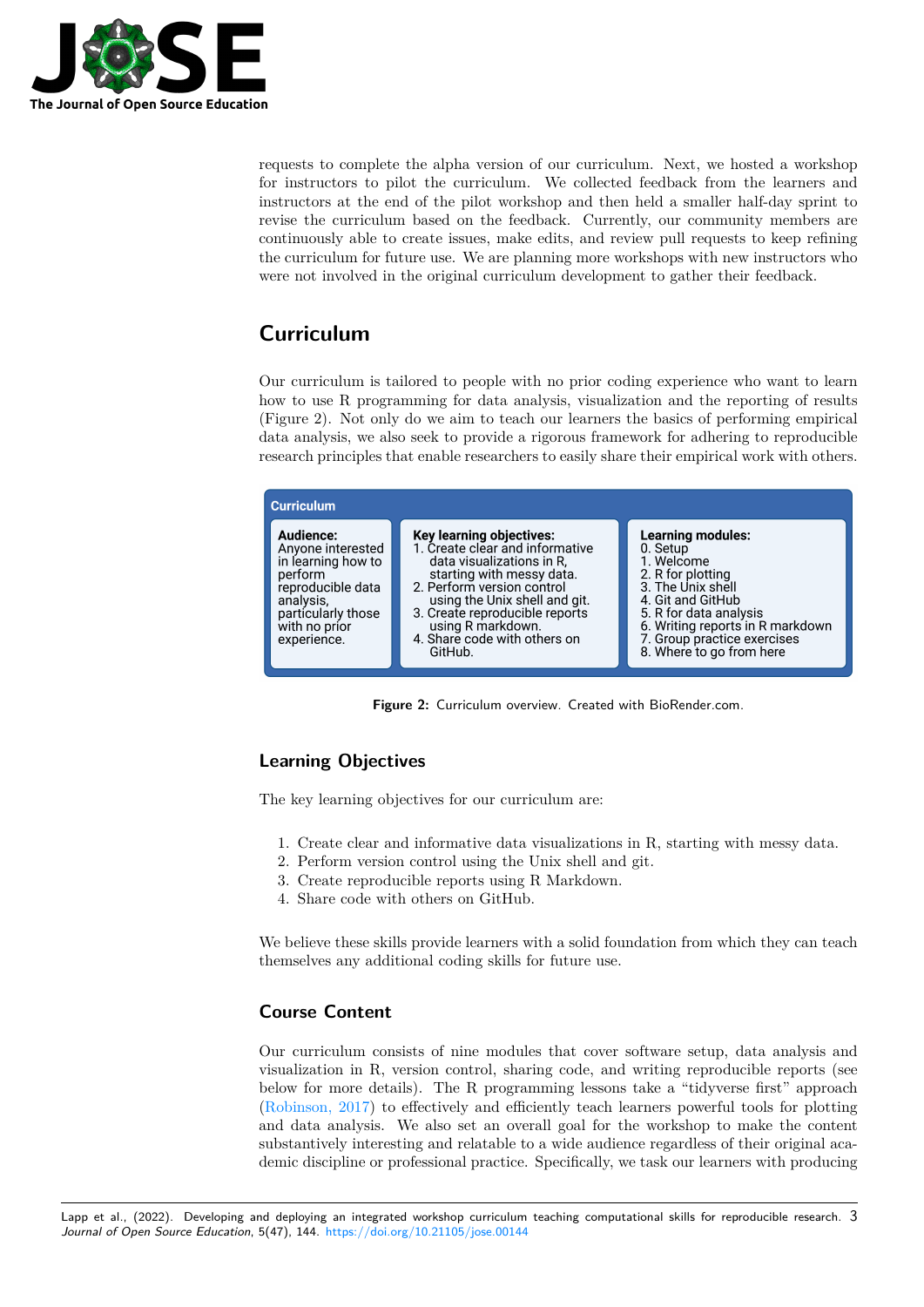

a fictitious report to the United Nations that examines the relationship between gross domestic product (GDP), life expectancy, and  $CO<sub>2</sub>$  emissions. The nine curriculum modules are:

- 0. Setup
- 1. Welcome
- 2. R for plotting (uses the tidyverse R packages (Wickham et al., 2019))
- 3. The Unix shell
- 4. Git and GitHub
- 5. R for data analysis (uses the tidyverse R packages (Wickham et al., 2019))
- 6. Writing reports in R Markdown (uses the rma[rkdown R package \(Xi](#page-6-1)e et al., 2018))
- 7. Group practice exercises
- 8. Where to go from here

Each lesson builds on the previous ones. The Unix shell, git, and GitH[ub are introduce](#page-6-2)d using the files generated in the R for plotting lesson. The lesson content for subsequent modules is then intermittently committed and pushed to GitHub. The 'Writing reports in R Markdown' lesson combines all of the skills learned previously to produce a report that one could share with the United Nations. Next, learners put everything they have learned into practice by forming small groups and working on practice problems that cover the entire course content ("Integrating it all together: Paired exercise"). The workshop completes with a short module recapping everything that the curriculum covered as well as offering suggestions on how learners can continue to get help and keep learning once the workshop ends.

### **Instructional Design**

Our modules and teaching suggestions are developed in the style of Software Carpentry:

- 1. Each module contains learning objectives at the beginning of each lesson and a summary of key points at the end.
- 2. The five core modules (2 to 6) are designed to be taught v[ia live coding of the](https://software-carpentry.org/) content to learners. This is a central feature of Carpentries lessons, and we believe it is a great way to learn how to program. It requires learners to follow along and encounter errors that they must debug along the way, fostering additional questions about the course content. It also leads to instructors making mistakes and then demonstrating how to deal with them in an ad hoc and iterative manner.
- 3. We incorporate formative assessments in the form of short practice exercises throughout each lesson such that learners can practice what they have learned, while instructors can gauge learner understanding of the material.
- 4. We use the "sticky note" system for formative assessment, where learners indicate their progress on exercises and request help by using different colored sticky notes (Becker, 2016; The Carpentries, 2018a). At virtual workshops, we use Zoom reaction icons as virtual sticky notes, with the red X reaction to ask for help and the green checkmark to indicate that an exercise was successfully completed.
- 5. We have several helpers attend each workshop to address learner questions and t[echnical issue](#page-6-3)[s.](#page-6-4)

We also incorporated a few additional key components into the curriculum:

1. Each lesson built off of previous lessons, with the goal of creating a final report that can be shared with others.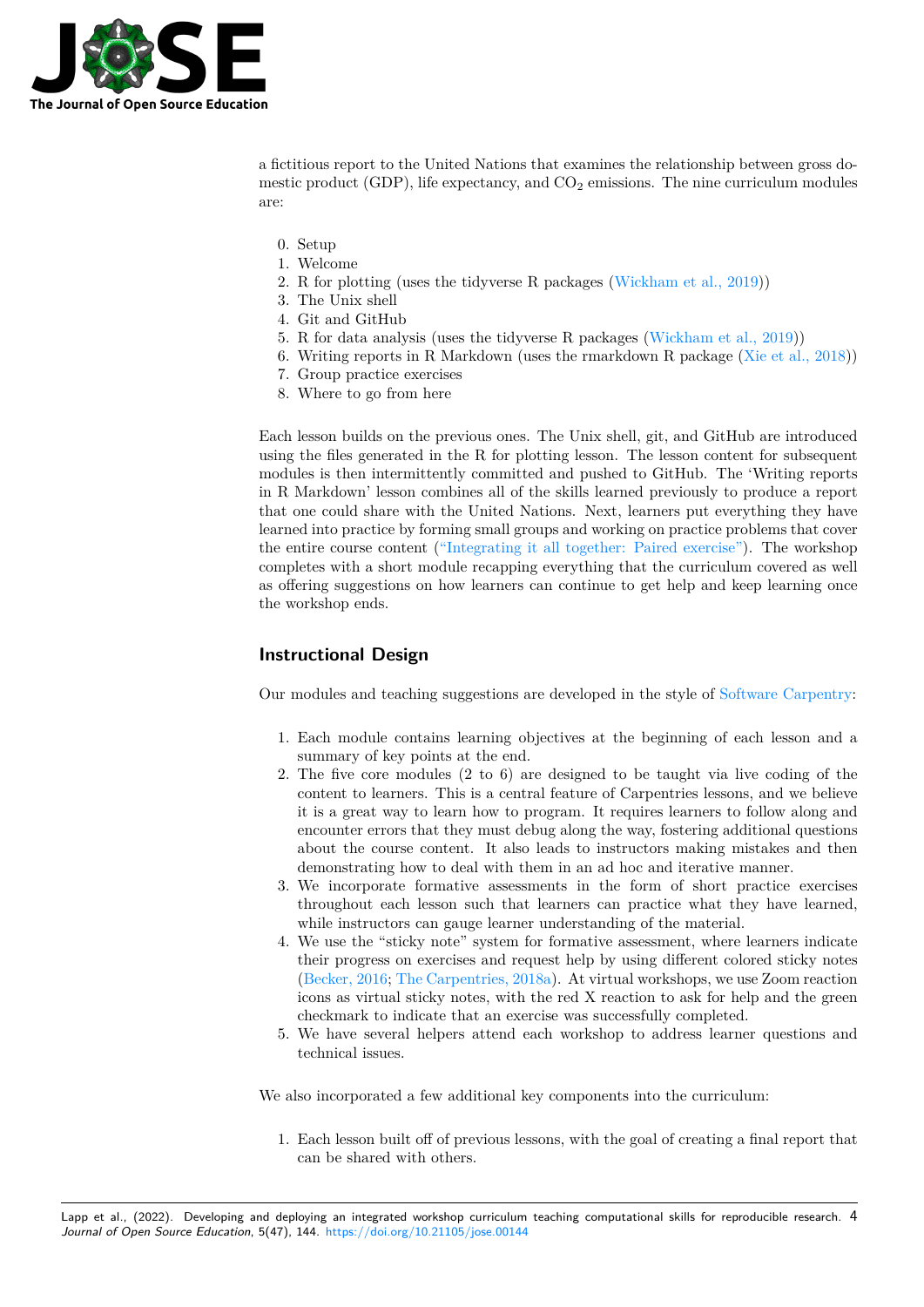

- 2. We structured the curriculum such that it could be taught through an in-person or virtual workshop. Virtual workshops are sometimes necessary, as during the COVID-19 pandemic, but are also useful to allow people from a variety of geographic locations to instruct and attend.
- 3. We not only required learners to install all software before the workshop (as The Carpentries also requires), but also asked them to run an example script that tests whether everything is installed correctly. To attend the workshop, learners were required to send screenshots of the script output to the workshop lead in advance. We withheld the login details for the workshop until we received the screenshot. This ensured that any installation issues could be addressed before the workshop began.
- 4. An extensive small group practice module towards the end of the workshop allowed learners to more independently practice the skills they have learned.
- 5. The workshop concluded with a recap of what was covered and resources available for learners to continue learning and getting help as their skills develop.

### **Pilot Workshop**

We piloted our curriculum during a virtual two-day Software Carpentry workshop. In line with The Carpentries recommendations (The Carpentries, 2018b), we had four instructors and six helpers at the workshop to assist with learner questions and technical issues. We had thirty-nine learners of various skill levels from several different countries, all of whom provided very positive reviews of the workshop. To assess the effectiveness of the workshop, learners were asked to comple[te a pre- and post-works](#page-6-5)hop survey administered by the Carpentries. By the end of the workshop, learners on average felt more confident writing programs, using programming to work with data, overcoming problems while programming, and searching for answers to technical questions online  $(n = 14$  survey respondents; see Figure 3). All attendees who filled out the post-workshop survey  $(n =$ 19) would recommend the workshop to others.



**Figure 3:** Pre- and post-workshop survey results.

### **Virtual Workshop Reflection**

We credit the success of our first virtual workshop in large part due to the curriculum structure and content, as well as the instructors and helpers involved. However, we also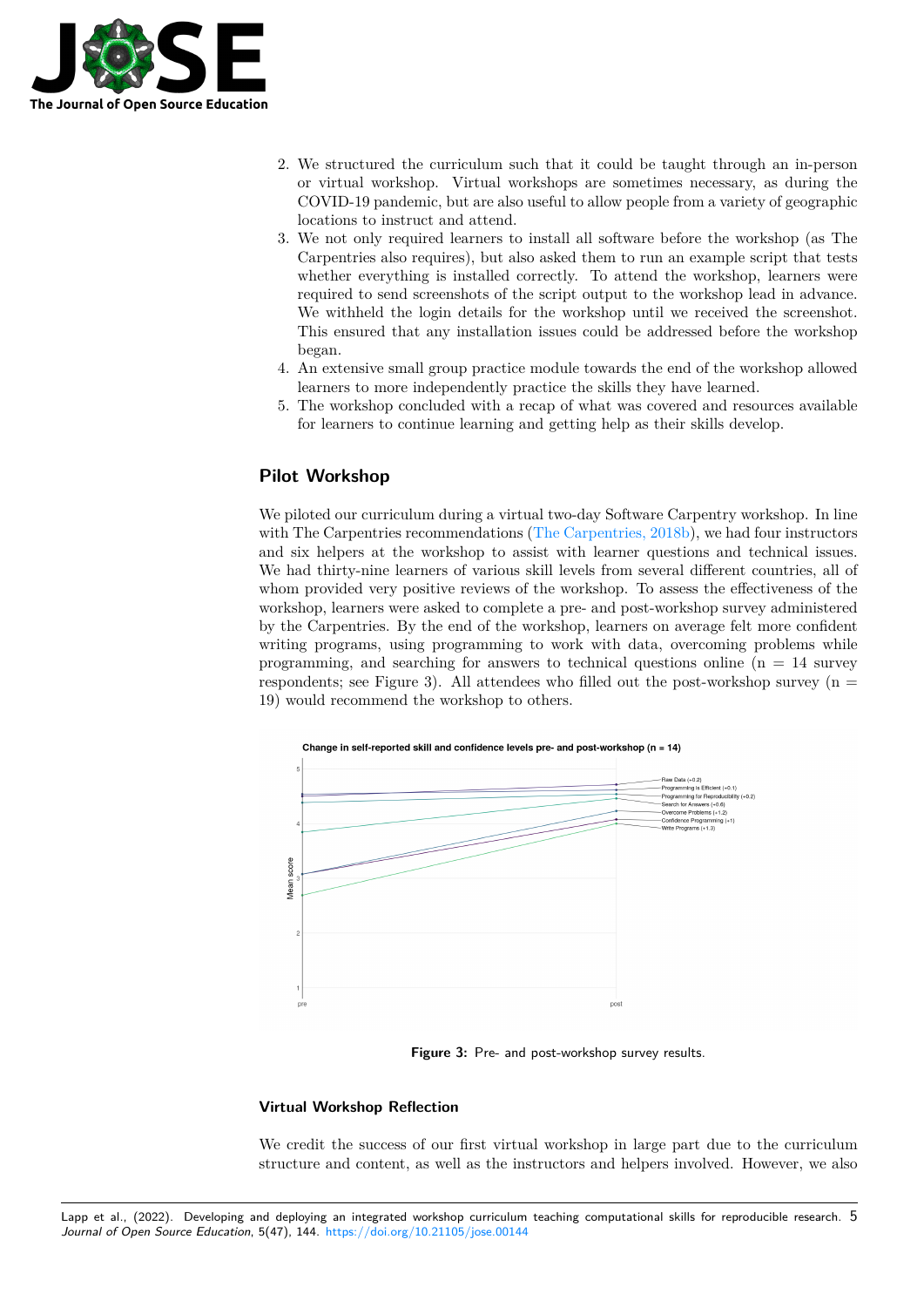

believe that the following helped make the workshop as smooth as possible:

- 1. We suggested that learners have Zoom and RStudio (or the Unix shell) open sideby-side on their computer to minimize toggling between different windows (Chen, 2020).
- 2. We used Slack for communication among instructors and helpers, as well as between helpers and learners. Learners asked questions in a group Slack channel where helpers could respond. This allowed us to address the vast majo[rity of](#page-6-6) [learn](#page-6-6)er questions and bugs quickly, clearly, and efficiently without disrupting the lesson or moving the learner to a Zoom breakout room. Furthermore, Slack worked much better than the Zoom chat as questions could be answered in threads, were preserved and visible to all learners regardless of whether they were connected to Zoom at the time, and didn't get lost as easily.
- 3. Whenever a learner needed more help than was possible on Slack, a helper and the learner entered a Zoom breakout room together to troubleshoot. However, we tried to minimize this option as much as possible to prevent the learner from missing content covered in the main room.

## **Acknowledgements**

We thank The Carpentries organization for providing instructor training, workshop protocols, and the open-source Software Carpentry curriculum upon which this curriculum is based. We also thank them for allowing us to use the pre- and post-workshop survey results in this manuscript. The Carpentries is a fiscally sponsored project of Community Initiatives, a registered 501(c)3 non-profit organisation based in California, USA.

We are grateful to Victoria Alden and Scott Martin for assisting us in organizing and advertising our pilot workshop. We thank Shelly Johnson for volunteering as a helper at the workshop and contributing to the setup instructions. We also thank Bennet Fauber for contributing to the setup instructions.

We thank the learners who participated in the workshop, provided feedback, and completed the surveys.

## **Funding**

Salary support for PDS came from NIH grants R01CA215574 and U01AI124255. KLS received support from the NIH Training Program in Bioinformatics (T32 GM070449). ZL received support from the National Science Foundation Graduate Research Fellowship Program under Grant No. DGE 1256260. Any opinions, findings, and conclusions or recommendations expressed in this material are those of the authors and do not necessarily reflect the views of the National Science Foundation.

## **Author Contributions**

ZL and KLS contributed equally. ZL is first among the co-first authors because KLS threatened to reject all pull requests where ZL put KLS first. :)

PDS supervised the project. ZL and KLS organized the initial sprint, led the development of the curriculum, and drafted the manuscript. ZL, KLS, JK, and MML instructed at the